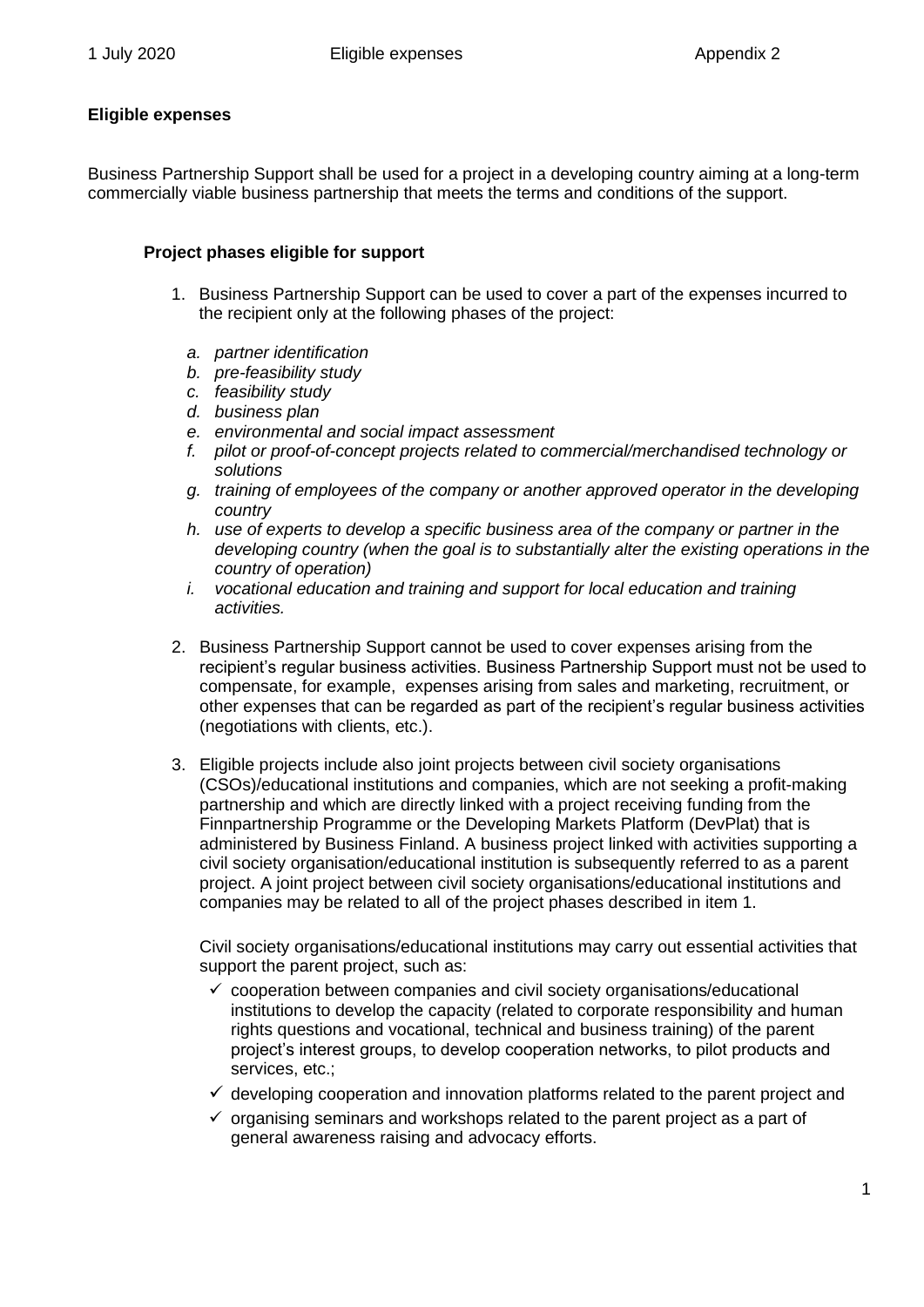In all other respects, all projects that are supported are subject to the same terms and conditions as Finnpartnership Business Partnership projects for companies. Training carried out in support projects can be supported for a maximum of 200 working days, which is the same as for company projects.

## **Eligible expenses**

- 4. Eligible expenses must be incurred by the recipient and shall be in accordance with the terms and conditions of Business Partnership Support<sup>1</sup>. Eligible expenses must not include value added taxes. Expenses for which the recipient receives support, grant or compensation from other parties cannot be supported.
- 5. Business Partnership Support can be used to cover expenses in accordance with the percentage of support defined in the terms and conditions. Eligible expenses include expenses incurred on or after the registration date in accordance with the project budget submitted as an attachment to the decision to award the discretionary government grant. To obtain support for incurred and paid expenses, the recipient shall submit a reimbursement request within 24 months from the date of notification of the decision to award the discretionary government grant.
- 6. The recipient's own staff members consist of its employees (including the persons under managerial level employment contracts) and persons who, with their spouses and/or children and/or parents, own more than five per cent of the recipient's shares and/or voting rights. Employees (including managerial level employment contracts) of companies owned by the recipient are also considered to be its own employees, as are employees of companies that own the recipient company (including managerial level employment contracts). If the recipient's owner/s own/s another company, the employees of this company are also considered to be the recipient's own employees. Others may be considered external experts.
- 7. Eligible expenses may include:
	- a. Travel expenses for trips made by the recipient's own employees and external experts to the country of operation or another country relevant to the project using the least expensive class/mode of travel. Travel by air, rail and sea, and other public transport as well as unavoidable taxi trips or reasonable costs arising from hiring a car and driver from an external provider are eligible. Only trips to the country of operation or another country relevant to the project approved by the Ministry for Foreign Affairs can be reimbursed. Connecting trips and internal transport in the country of operation are eligible.
	- b. Accommodation and per diem expenses of the recipient's own employees and external experts incurred during trips to the country of operation or another country relevant to the project may be eligible for reimbursement in accordance with the maximum amounts provided for in the State Travel Regulations in force at the time in question.
	- c. The travel and accommodation expenses of a partner or other approved operator in a developing country are eligible only at the training phase (1g. and 1i.) when the purpose of travel is to participate in training in Finland or another country. Travel by

<sup>1</sup> Discretionary government grant decision and its appendices, including the approved project budget.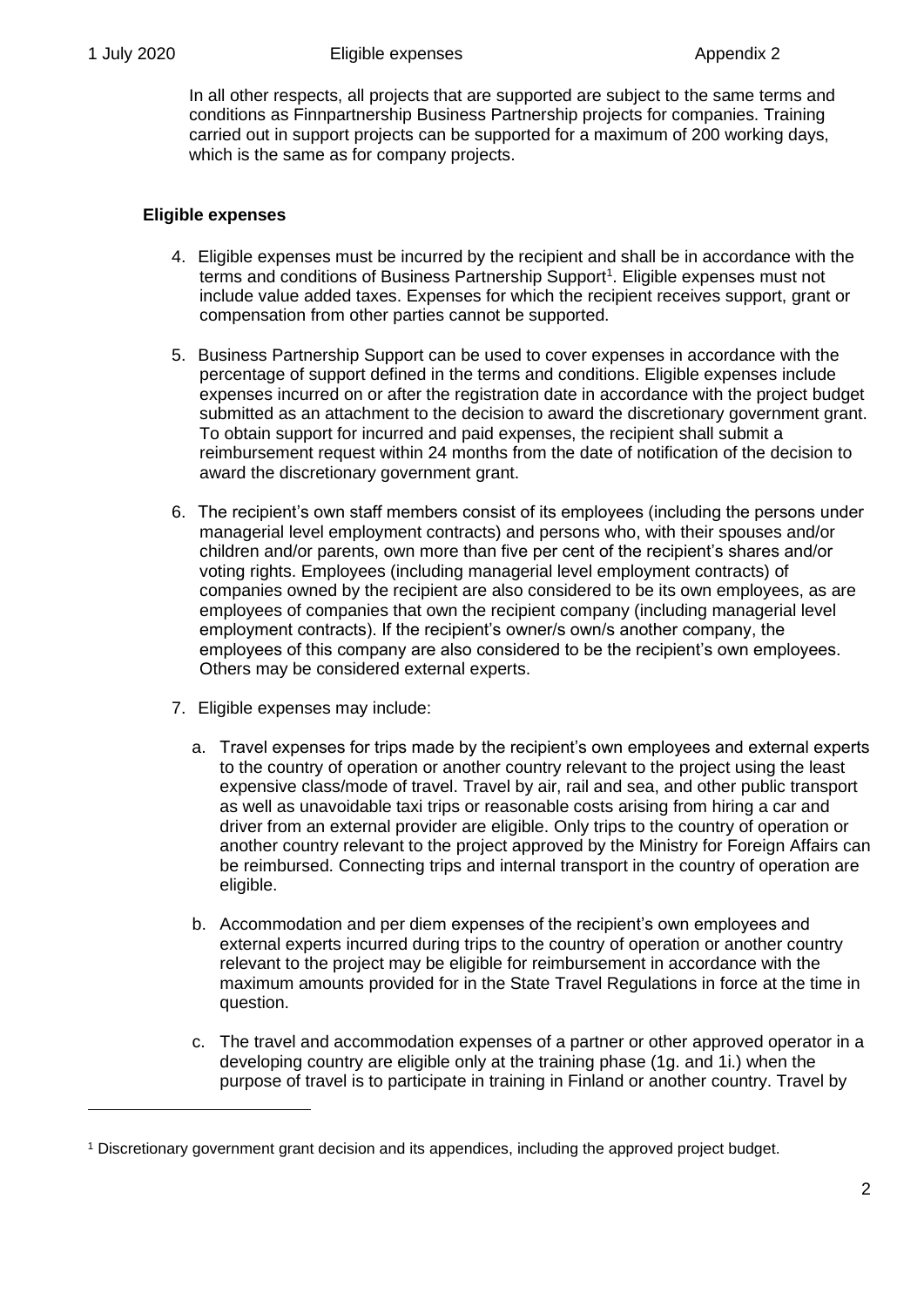air, rail and sea, and other public transport as well as unavoidable taxi trips are eligible travel costs. Accommodation expenses may be eligible in accordance with the maximum amounts provided for in the State Travel Regulations in force at the time in question.

d. Working expenses of the recipient's own employees and external experts.

The working hours of the recipient's own employees in the target country or another country relevant to the project (weekdays, i.e. Monday through Friday) and external experts' work in Finland, in the country of operation or in a third country may be eligible as follows:

- i. working hours during phases 1a.–f.+i. as considered reasonable with regard to the scope of the project
- ii. no more than 200 working days in total (depending on the size and field of operation of the project) during the employees' training phase (1g.).

The working expenses of the recipient's own employees must be paid based on the employee's employment contract. The maximum approved working expenses for the company's own employees is EUR 500 per day. These acceptable expenses can incur from short-term work in the country of operation (a period of work seen appropriate with regard to the project's size, not a long-term expatriate assignment) or, in some exceptional circumstances, from work done in Finland or another country significantly relevant to the project, if the work is closely linked to implementing the business partnership project. However, in vocational education and training and support for local education, longer employment contracts may be accepted.

- i. Working expenses per day are calculated from the salary stated in the employee's valid employment contract and payslip by dividing the monthly salary plus compulsory employer contributions by 21 (21 is the average number of working days in a month).
- ii. The working expenses do not take into account bonuses or premiums (e.g. exceptional overtime pay).
- iii. Only compulsory social security contributions to be paid by the employer are counted as compulsory employer contributions. Holiday pay reserves or expenses arising from occupational health care are not counted as compulsory employer contributions. Compulsory employer contributions are calculated based on realised, incurred expenses.
- iv. The working expenses of the recipient's own employees in the country of operation can be supported only for work carried out on weekdays (Monday– Friday), since working expenses per day are calculated by dividing the working expenses per month by 21.
- v. When granting the support and reviewing the reimbursement request, Finnpartnership can adjust the costs related to the working time of the recipient's own employees in the country of operation as deemed appropriate with regard to the project as a whole.
- vi. Evidence of working in the country of operation must be provided e.g. by proving travel expenses incurred in the country or by substantiating it in other ways.

External experts' fees can be supported as follows: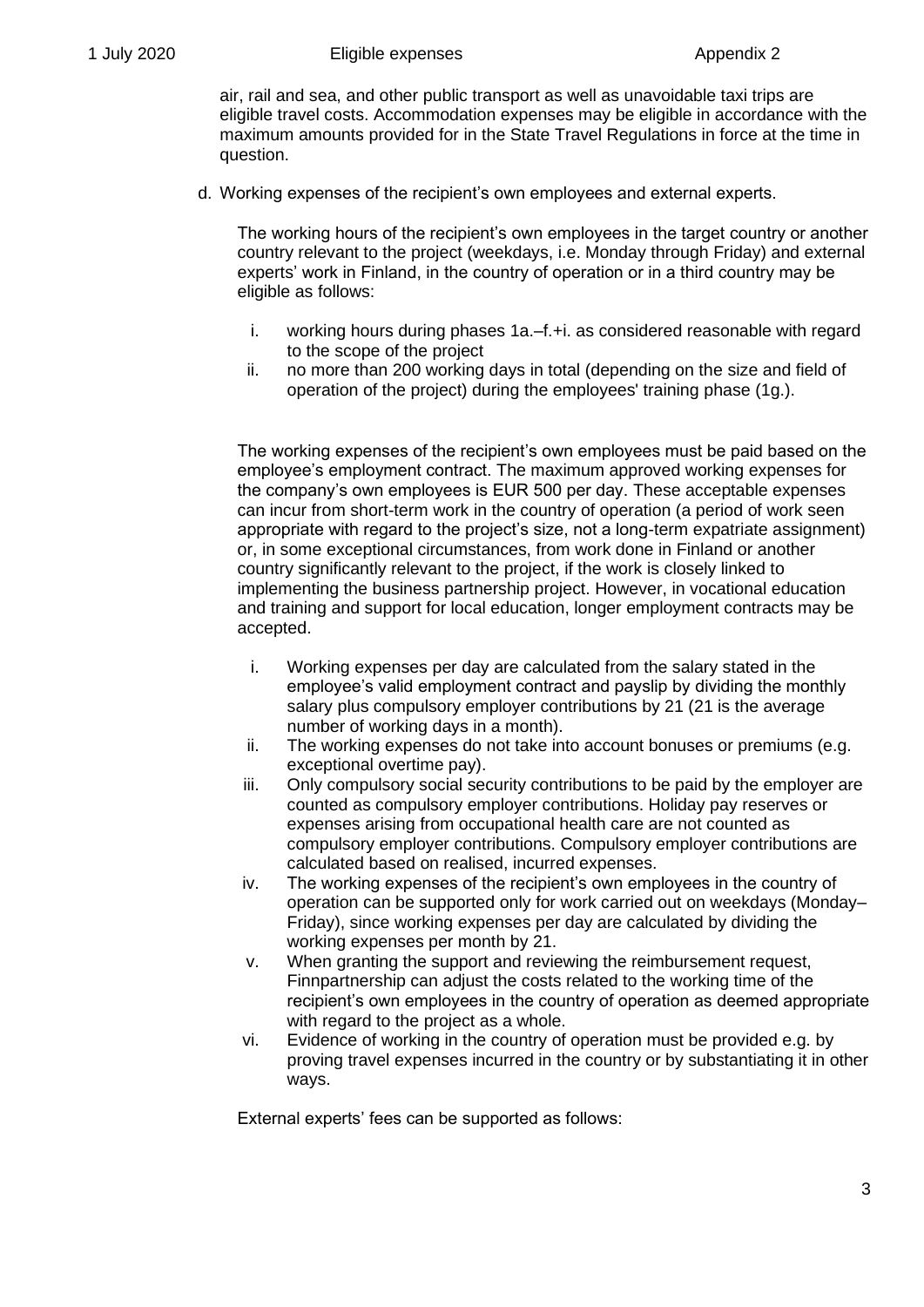- i. the eligible unit expense limit is EUR 520 per day for junior experts/consultants and EUR 910 per day for senior experts/consultants (if necessary, the recipient of Business Partnership Support can be asked to provide reference information for the experts whose services have been used in order to determine whether they are junior or senior experts/consultants).
- ii. an external expert's reasonable office fees as far as they are a part of the assignment in question.
- iii. the testing and analysis fees related to the environmental and social impact assessment.
- e. The working expenses and per diem expenses of the employees of the developing country company or other operator in the developing country are not supported except for vocational education and training and development of local education (see 1i.).
- f. In connection with projects involving imports from a developing country, product development expenses related to market-specific merchandising and other expenses connected to testing, along with expenses related to public authorities' import permits and auditing expenses from assessing producer responsibility.
- g. Planning costs related to the piloting of technology and solutions and demonstration projects (see 1f.). Eligible expenses also include training expenses, other technical assistance, freight expenses and costs associated with installation work. Reasonable investments in equipment and construction work can be approved on a case-by-case basis when the piloted equipment stays in the ownership of the applicant company or the partner in the country of operation for at least as long as the Business Partnership Support is in force, provided that the investments are considered essential with regard to the nature and the feasibility of the project.

Self-financing required by international organisations (EU, UN agencies/organisations, international financial institutions) also counts as eligible expenses; in this case, the self-financing required by the organisation is the total project cost for the company. Support is calculated in accordance with normal support percentages for specified countries (30% / 50% / 70% / 85%) or 50% if the country has yet to be defined or if the project is carried out in several countries.

- h. Expenses arising from development of a local educational institution in the vocational education and training phase (see 1i.). Support may be granted to cover the following:
	- i. curriculum reform
	- ii. teacher training
	- iii. procurement of teaching equipment and devices
	- iv. repairs of teaching facilities
	- v. other short-term expenses related to the capacity building of educational institutions.

Eligible costs also include:

- reasonable costs for renting a car or other vehicle and road toll
- visa fees
- booking fees (e.g. travel agency booking fees related to flight bookings)
- airport tax (including when paid separately at the airport)
- connecting trips in Finland according to the compensation scheme for public transport connections